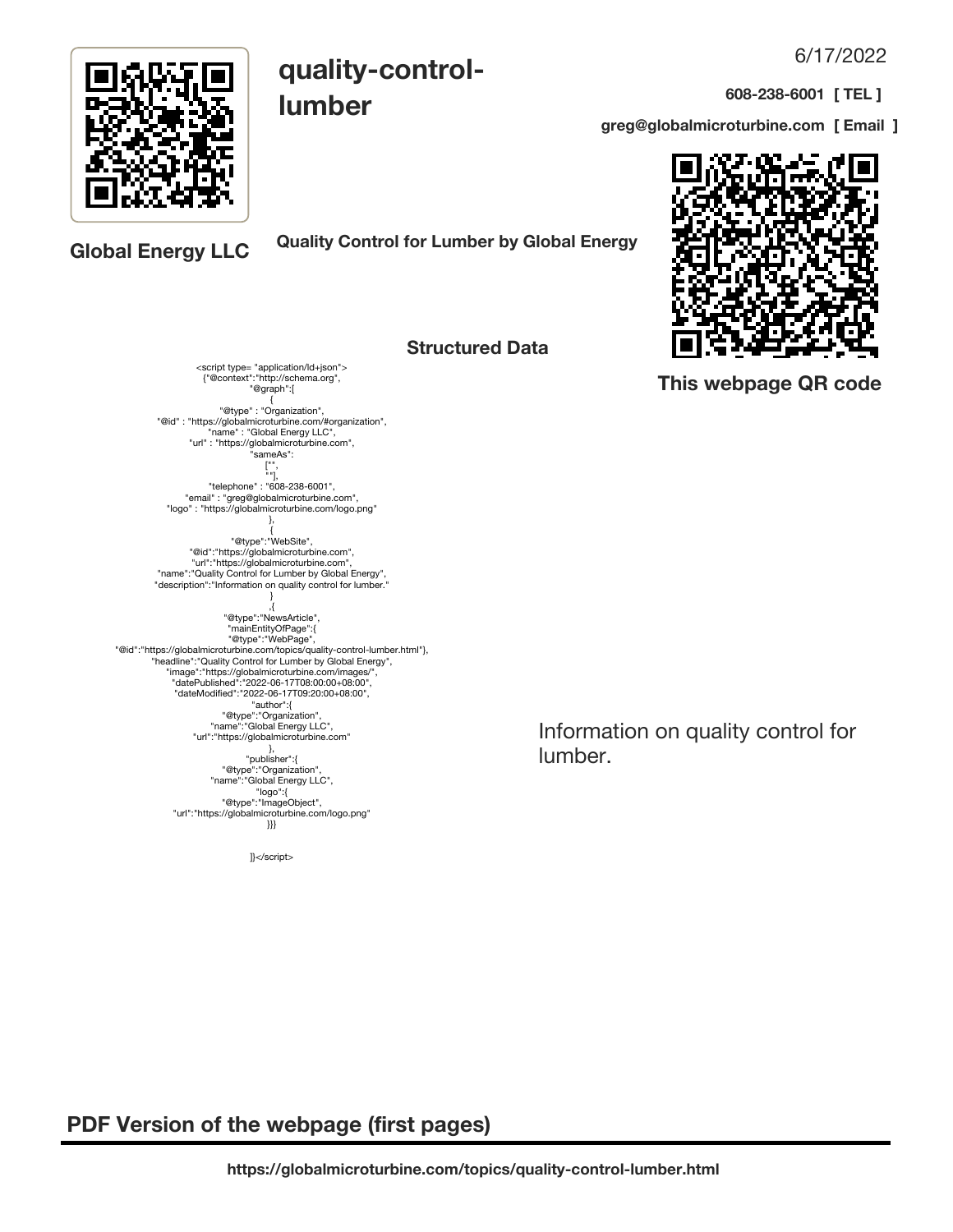## **Quality Control in Lumber Purchasing: Lumber Storage**

Quality Control in Lumber Purchasing: Lumber Storage

From: Daniel L. Cassens Department of Forestry and Natural Resources

Once lumber is kiln dried to the specified moisture content, it must be properly stored or it will continue to gain or lose moisture in response to the relative humidity of the surrounding air. The wood is attempting to come to equilibrium with the moisture in the surrounding air; this is called the "equilibrium moisture content" or EMC of the wood. The moisture content to which lumber is kiln dried should be the same as the average moisture content it will equalize to in service. For woods used indoors in most parts of the United States, this is 6 to 8 percent. In the dry desert regions of the southwest the figure is somewhat lower, while it is higher in the damp coastal areas. If lumber is kiln dried to the 6 to 8 percent moisture content suitable for interior applications and then exposed to the outdoor atmosphere, it will gain excessive moisture and swell in most regions and seasons of the United States. If manufactured into a product and exposed to conditions inside a plant or house, for example, it will again lose moisture and shrink. End splits, open glue joints, and warping will likely result. These problems are particularly severe during the heating season because indoor relative humidities are reduced. To further complicate the situation, lumber is normally stored in bundles. In this case the outside boards and especially the ends will be the first to pick up or lose moisture, while the interior of the bundle will be slow to change. The moisture content between and within boards will no longer be uniform, and end-use problems are nearly certain. Table 1 shows the equilibrium moisture content by month for wood exposed to outdoor atmospheric conditions for selected areas of the United States. To illustrate the significance of these numbers, Table 2 presents the equilibrium wood moisture content for different relative humidities at 70o F. The dimensional changes for a six-inch-wide northern red oak board with an initial moisture content of 7.1 percent are also given. Note that as the board dries from 7.1 to 4.5 percent, it shrinks 0.05 inches or well over 1/32 inch. If the moisture content of the six-inch-wide board increases to 11.8 percent, it will have expanded in width by 0.08 inches or well over a 1/16 inch. Light-weight woods generally do not shrink and swell as much, whereas heavier ones, such as hickory and beech, will generally shrink and swell more. The point is that if kiln-dried lumber is to be maintained at the desired 6-8 percent moisture content level, it must be stored in an enclosed heated shed for all of the United States except the dry southwestern states.

FNR-131 Forestry & Natural Resources Purdue University Cooperative Extension Service West Lafayette, Indiana

Summary: Lumber is kiln dried to the moisture content consistent with its intended end use. This practice limits the amount of shrinkage and swelling which will occur under normal circumstances. Unfortunately, kiln-dried lumber, when exposed to unheated storage conditions, will regain moisture and swell. Defects will likely result in products manufactured from this material and 647/2022 at to indoor conditions. Thus, lumber once kiln dried must be properly stored while in

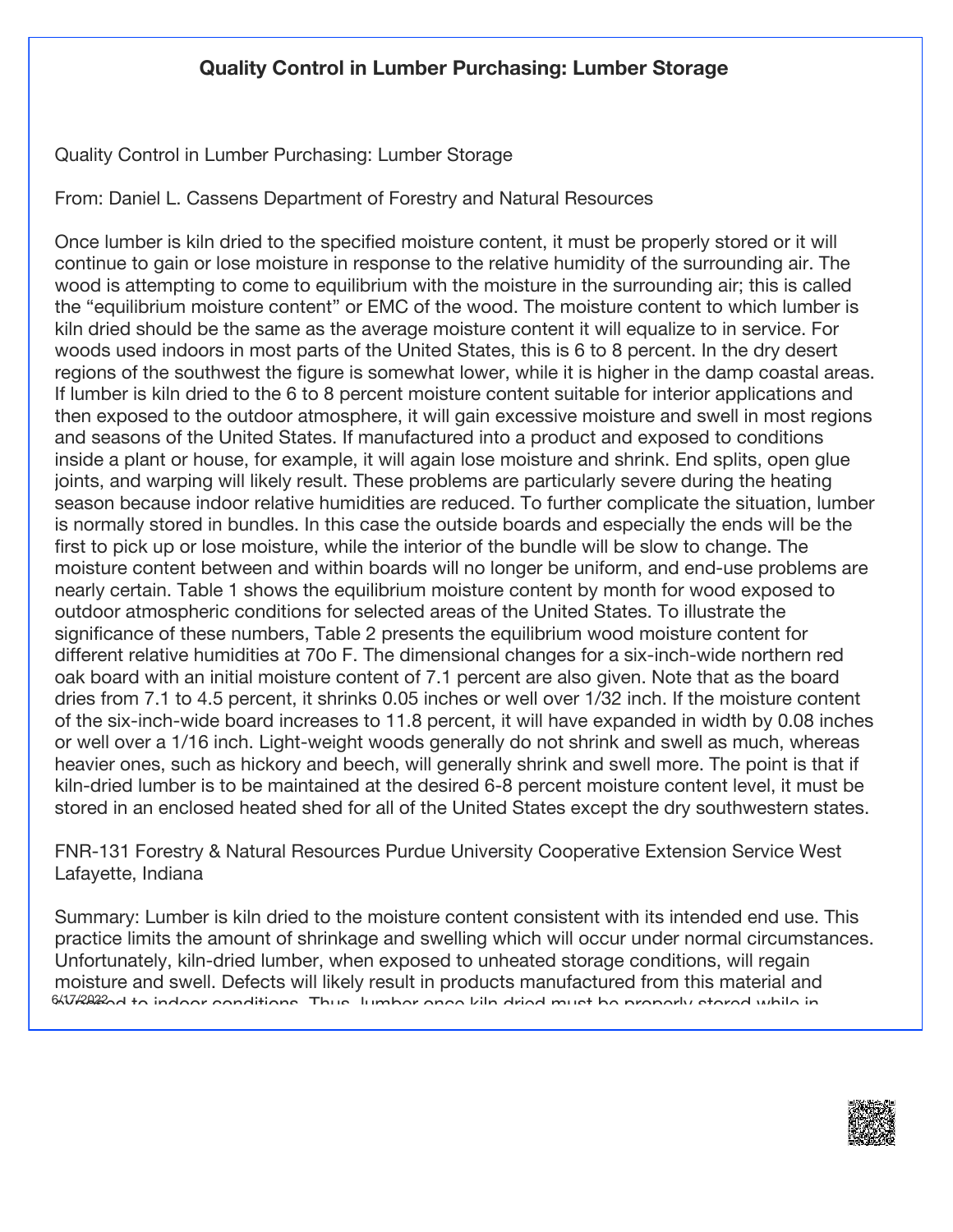





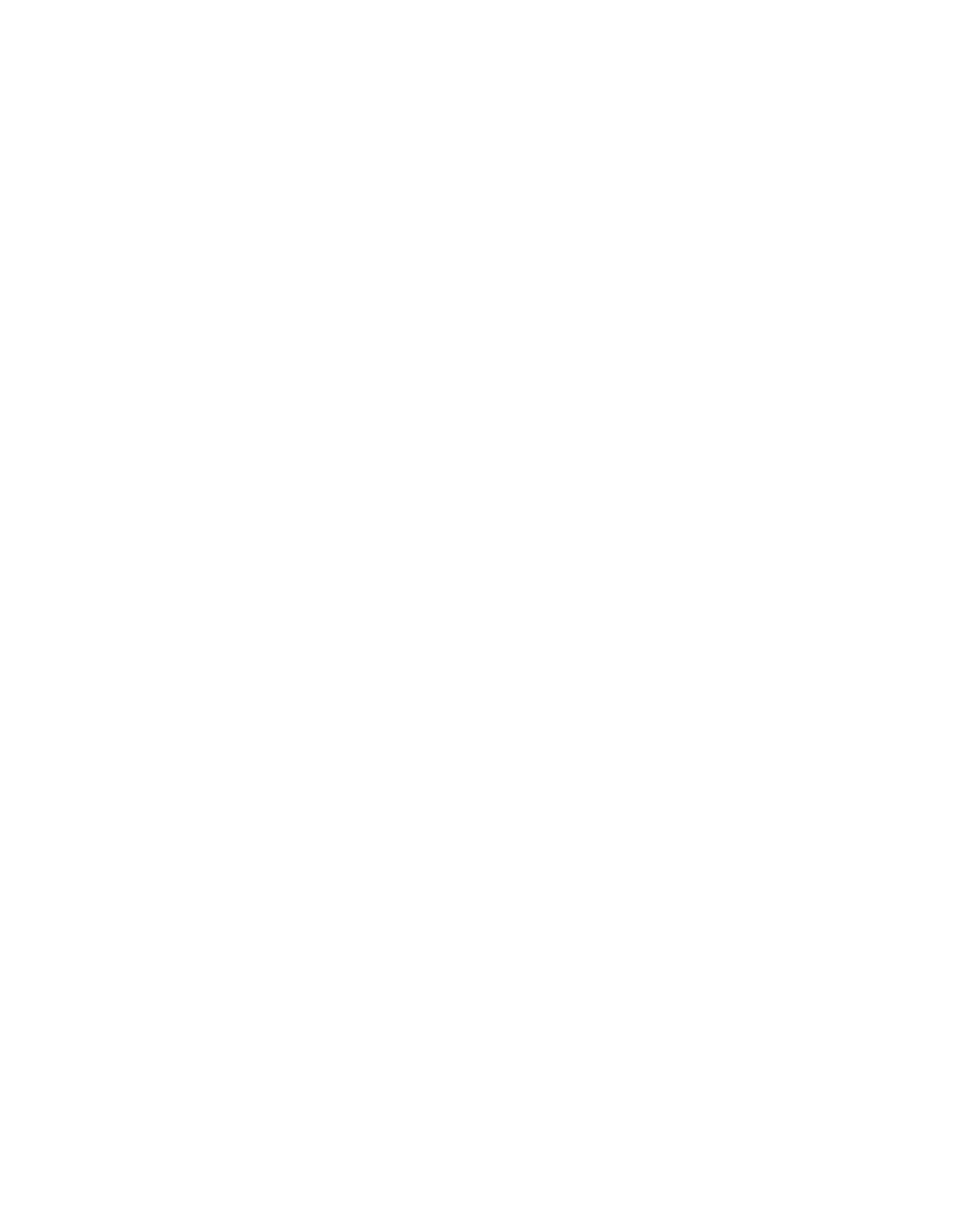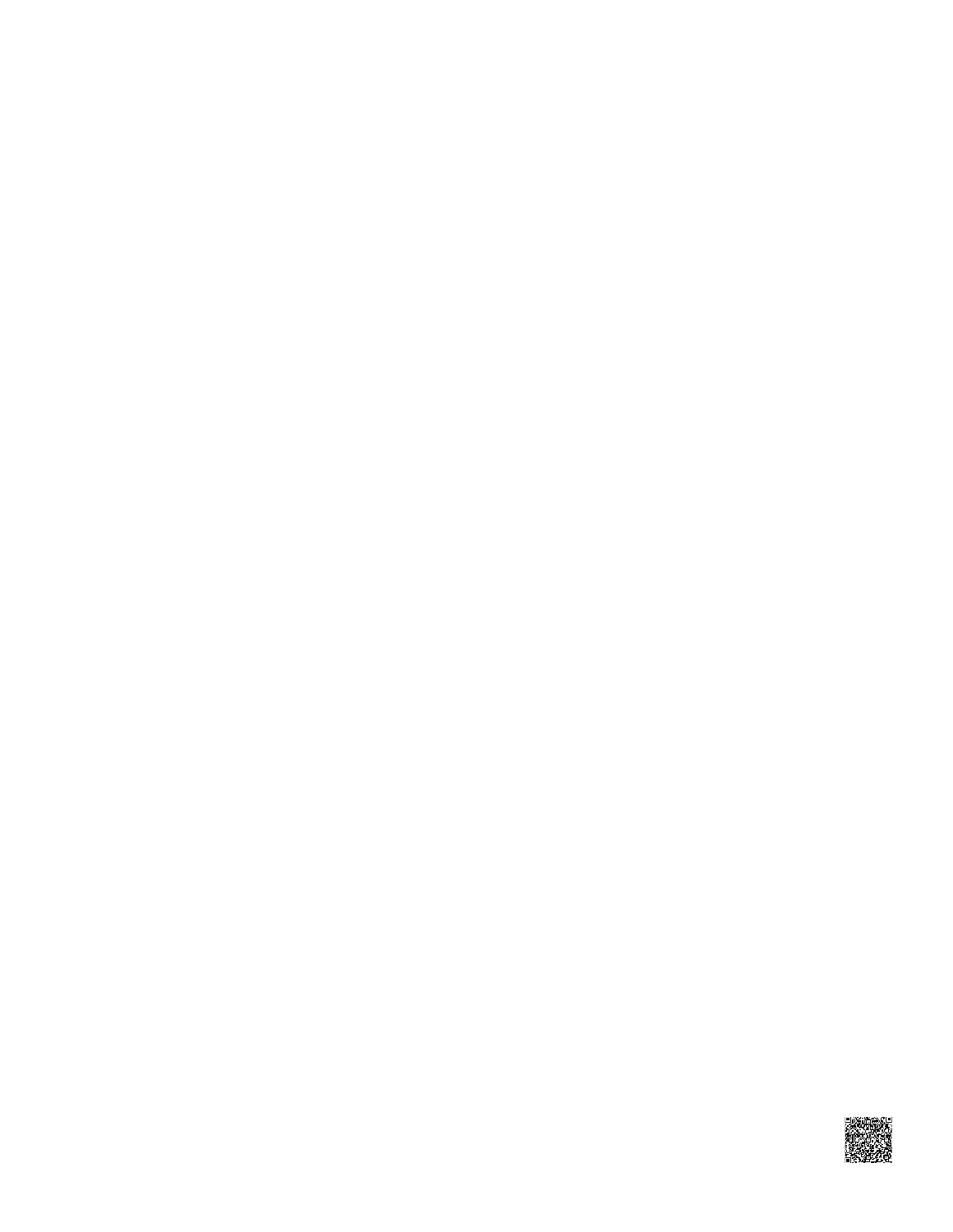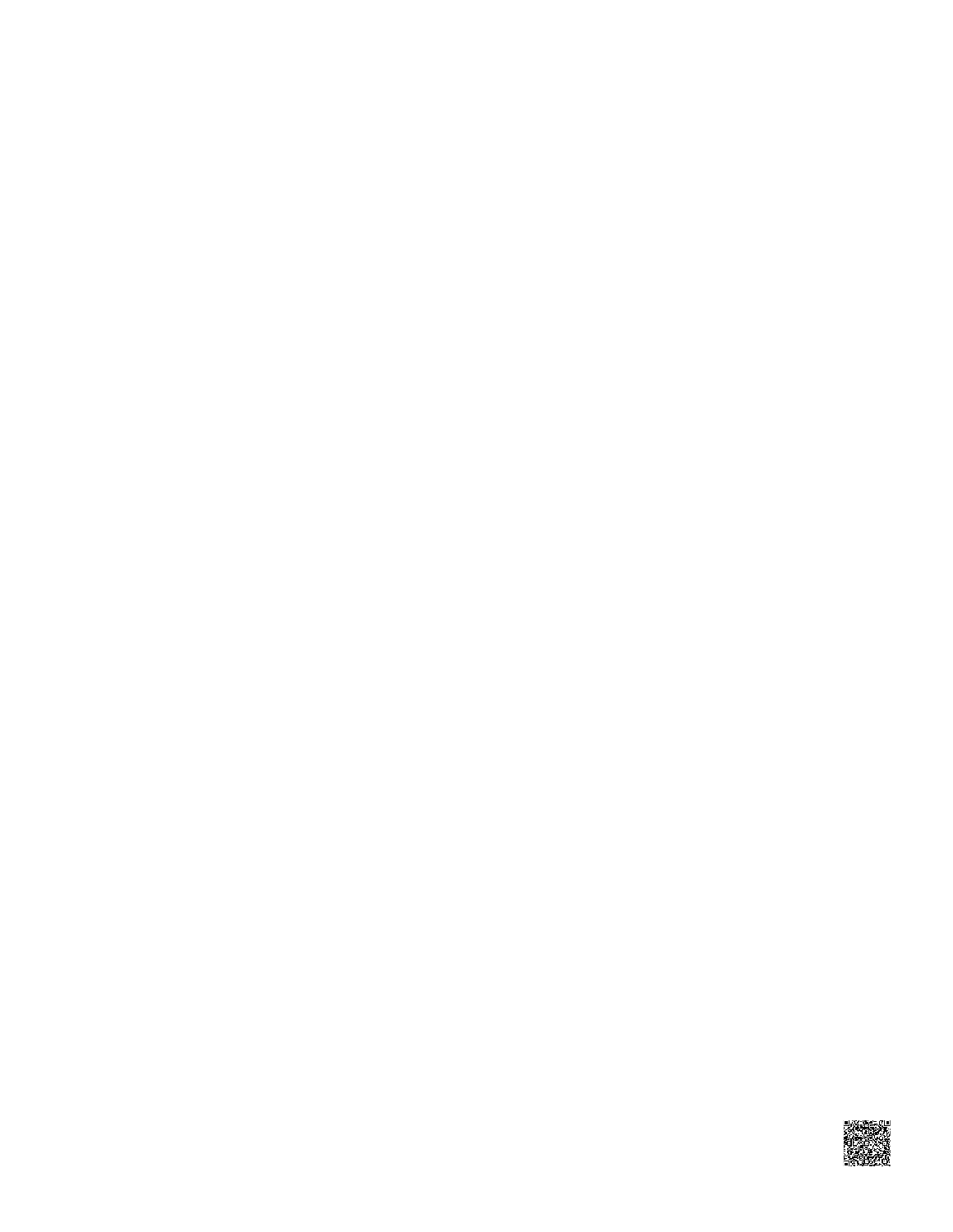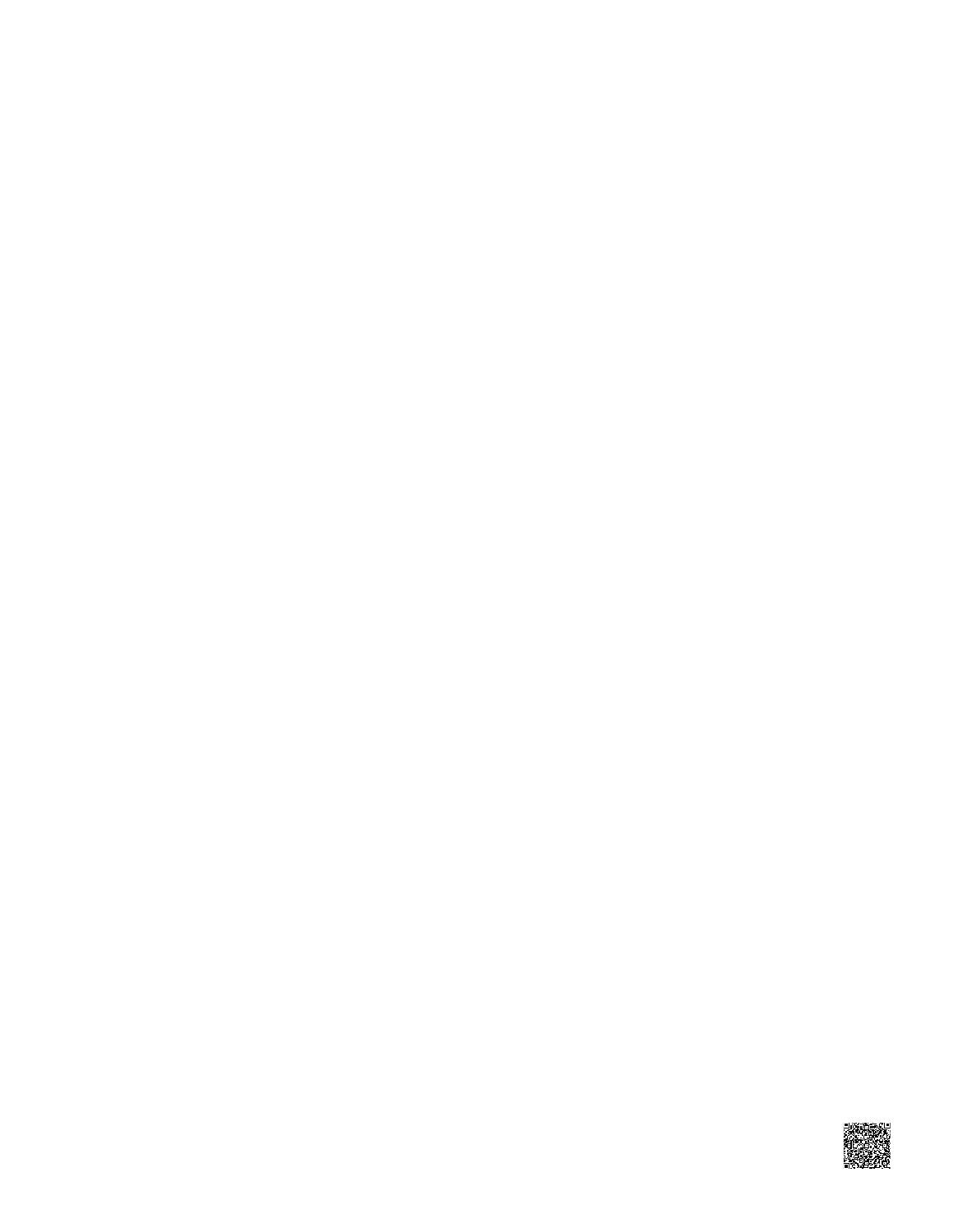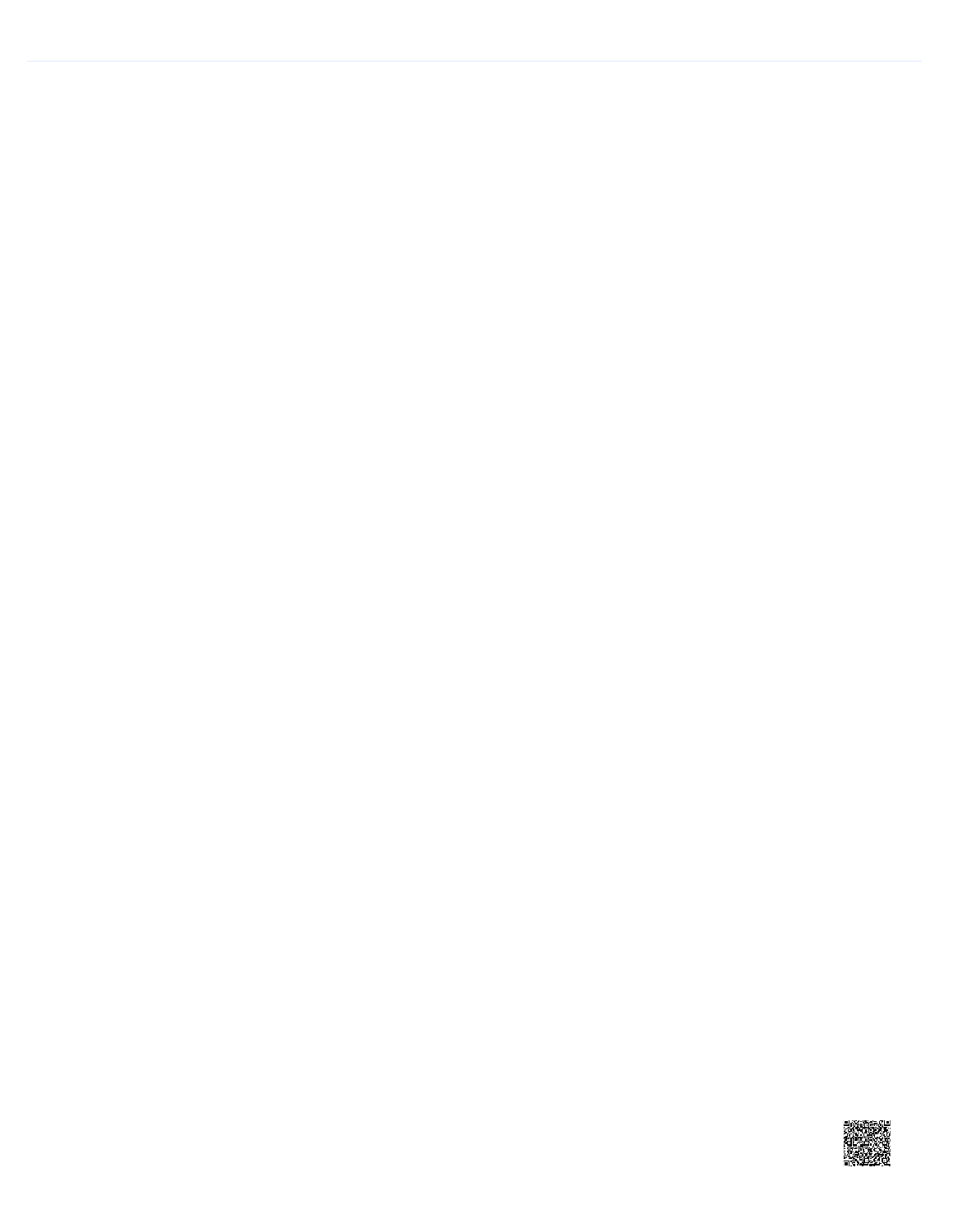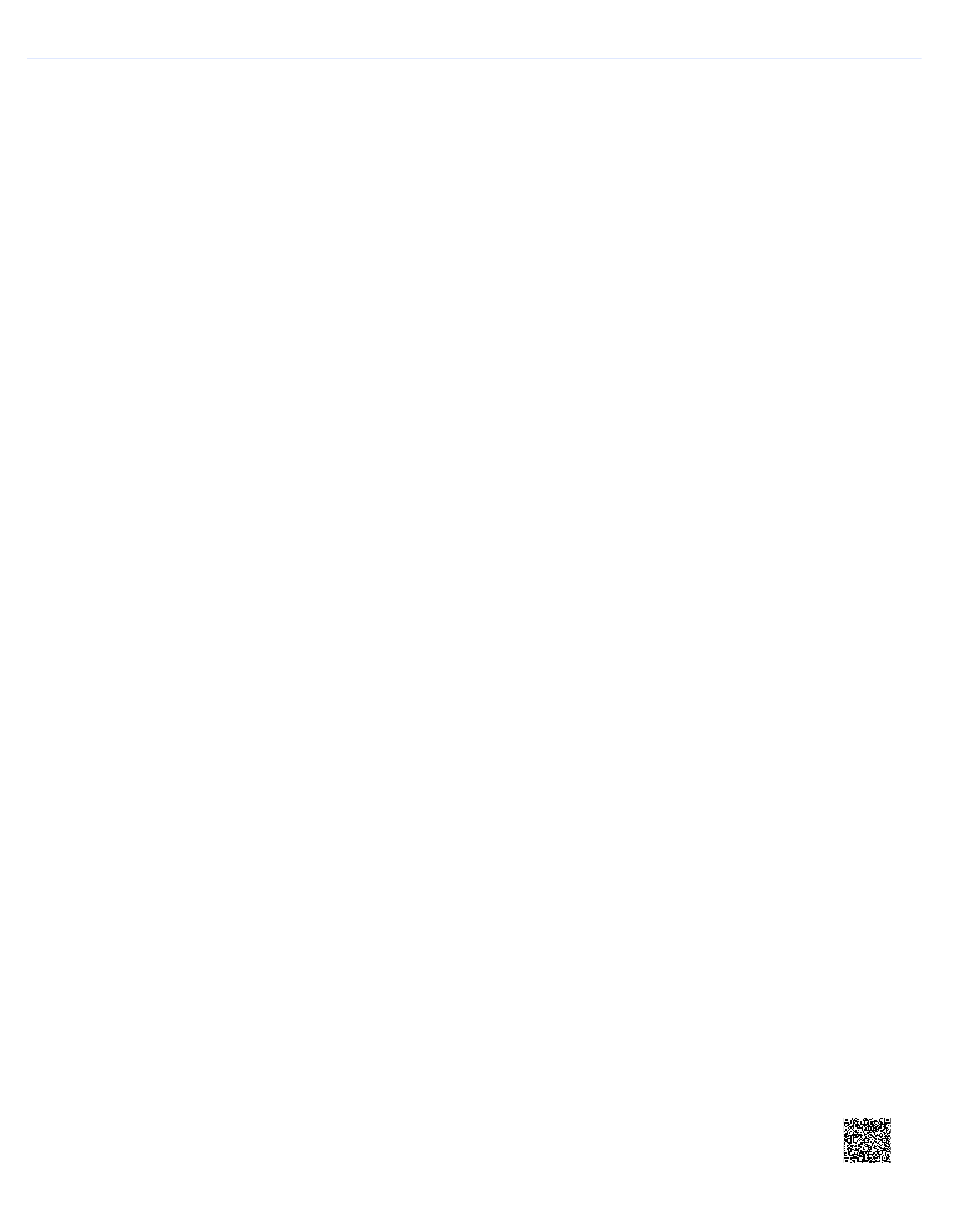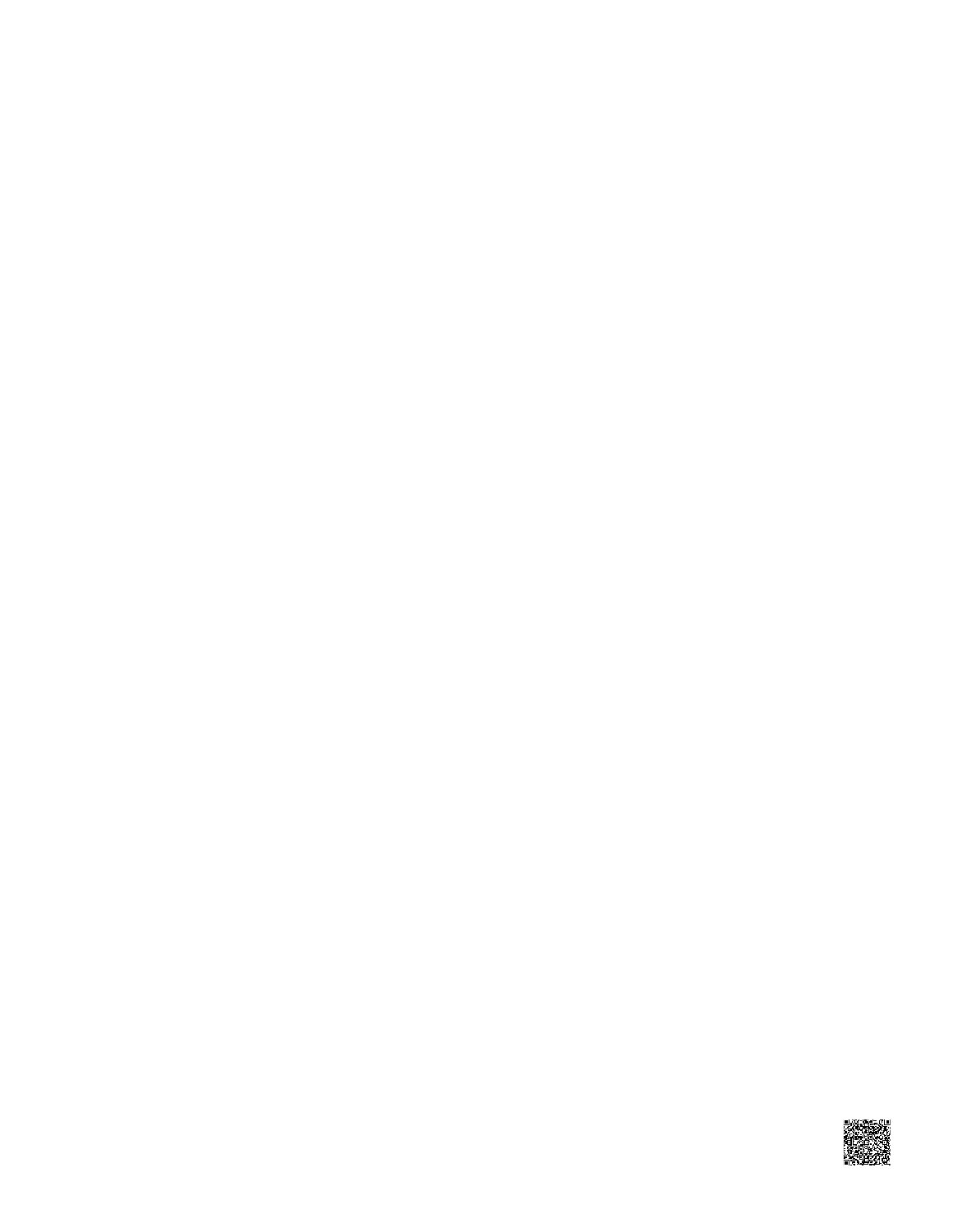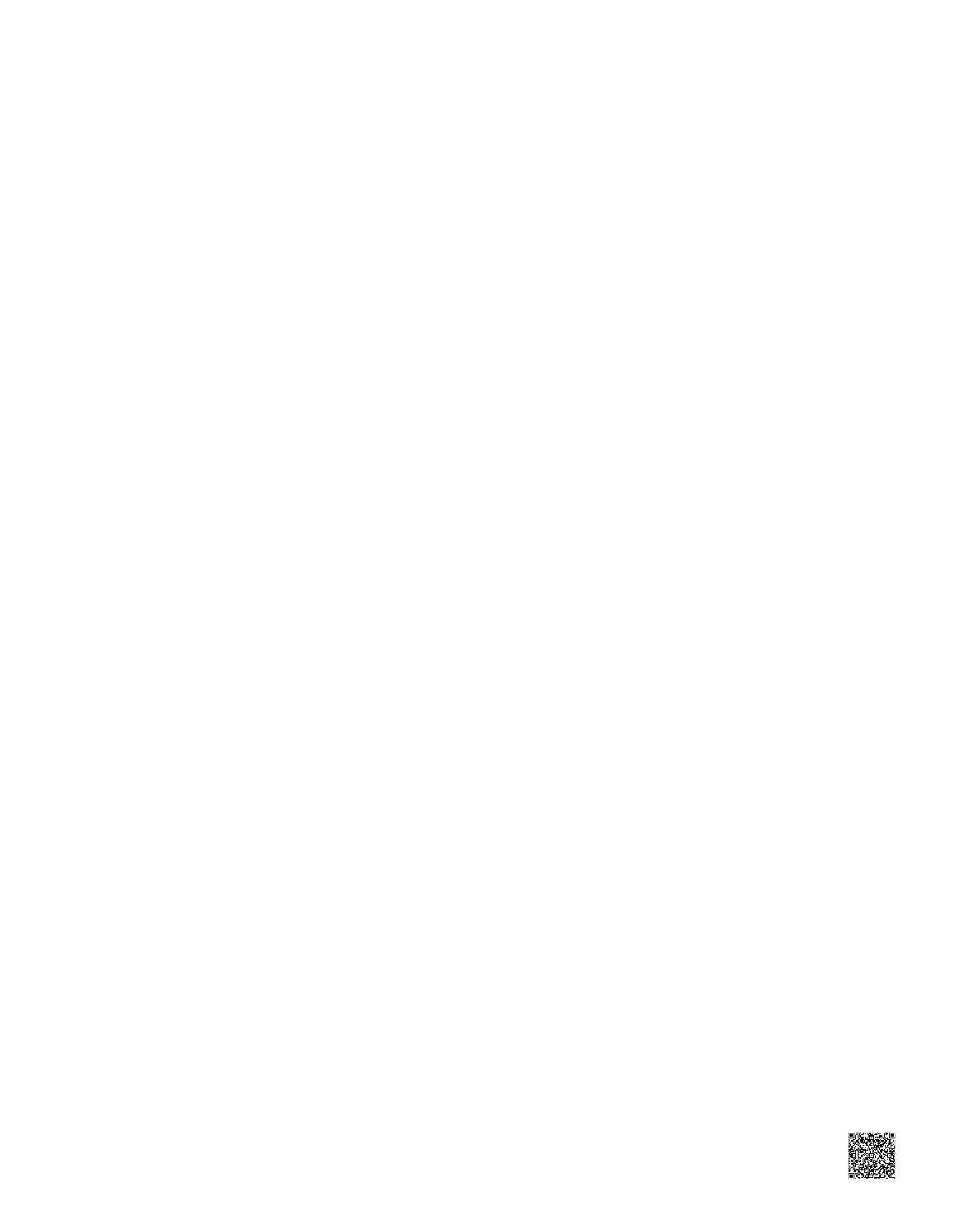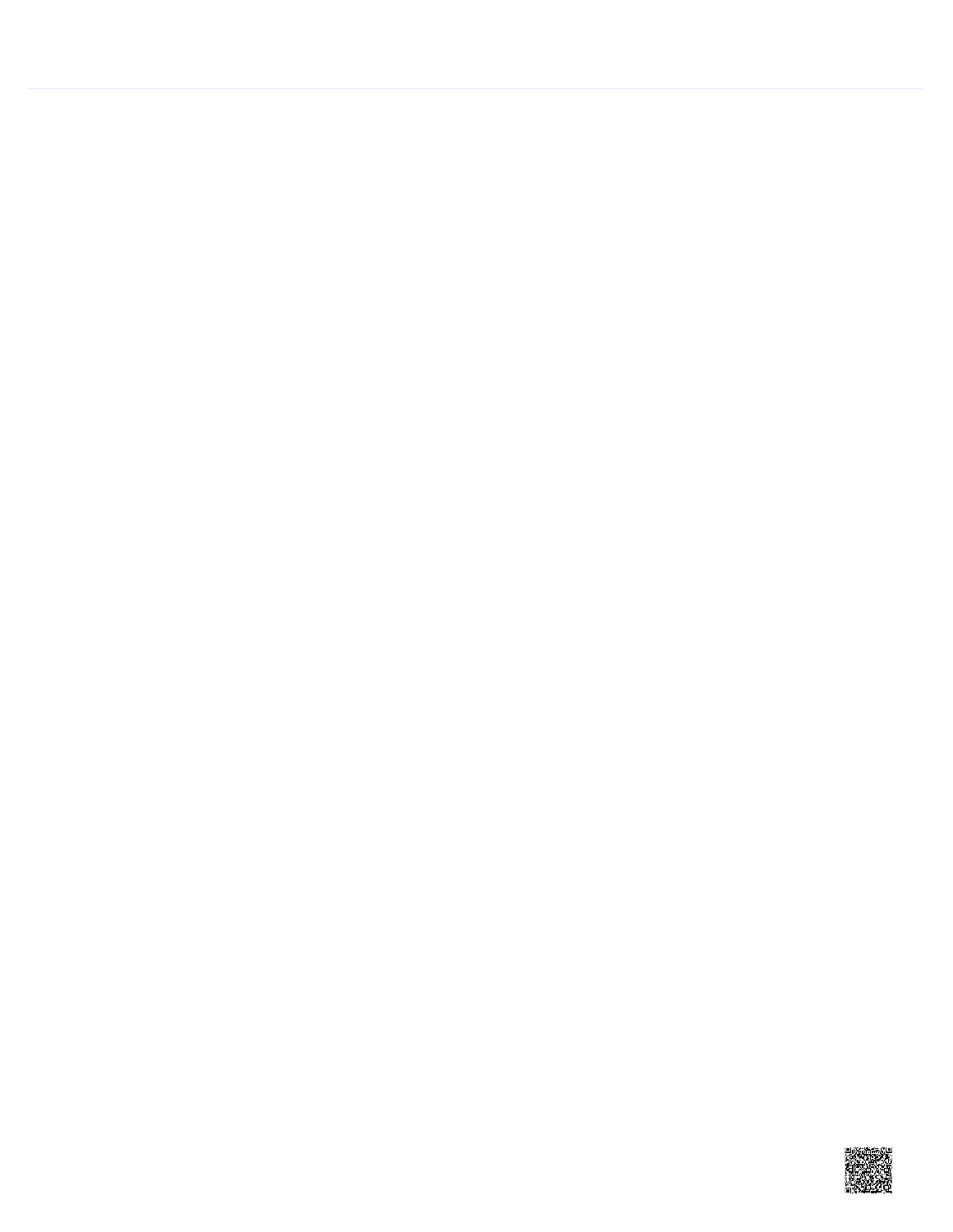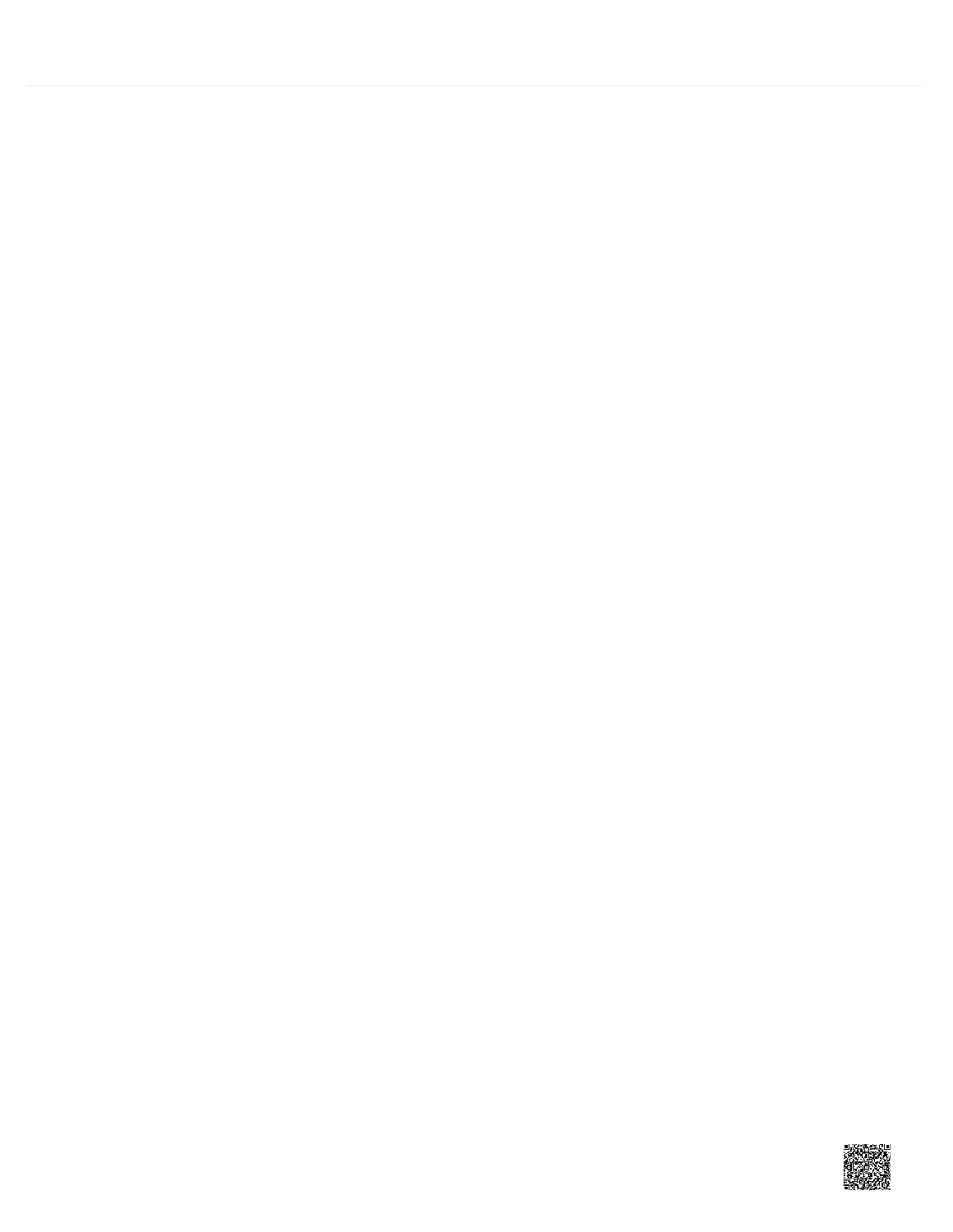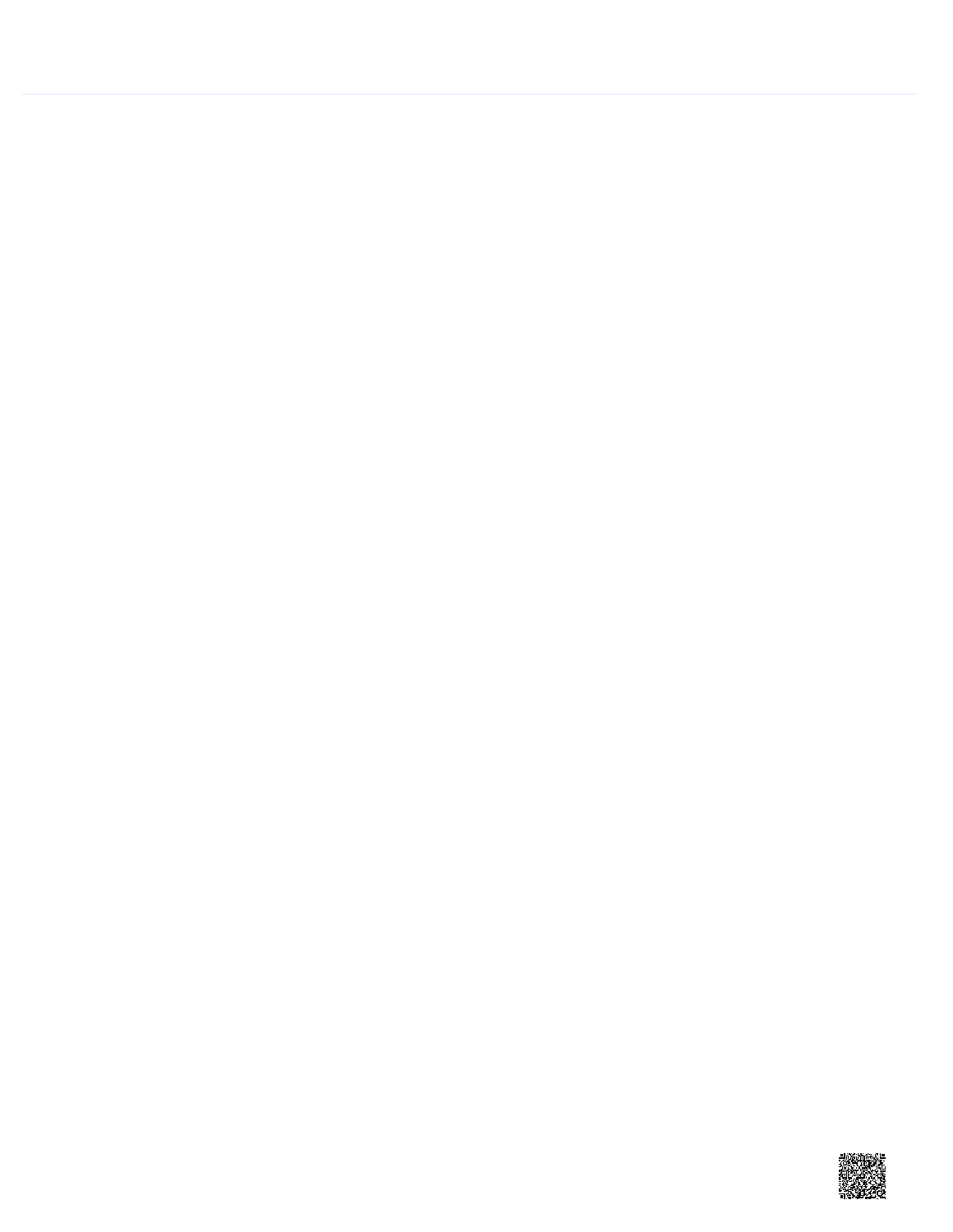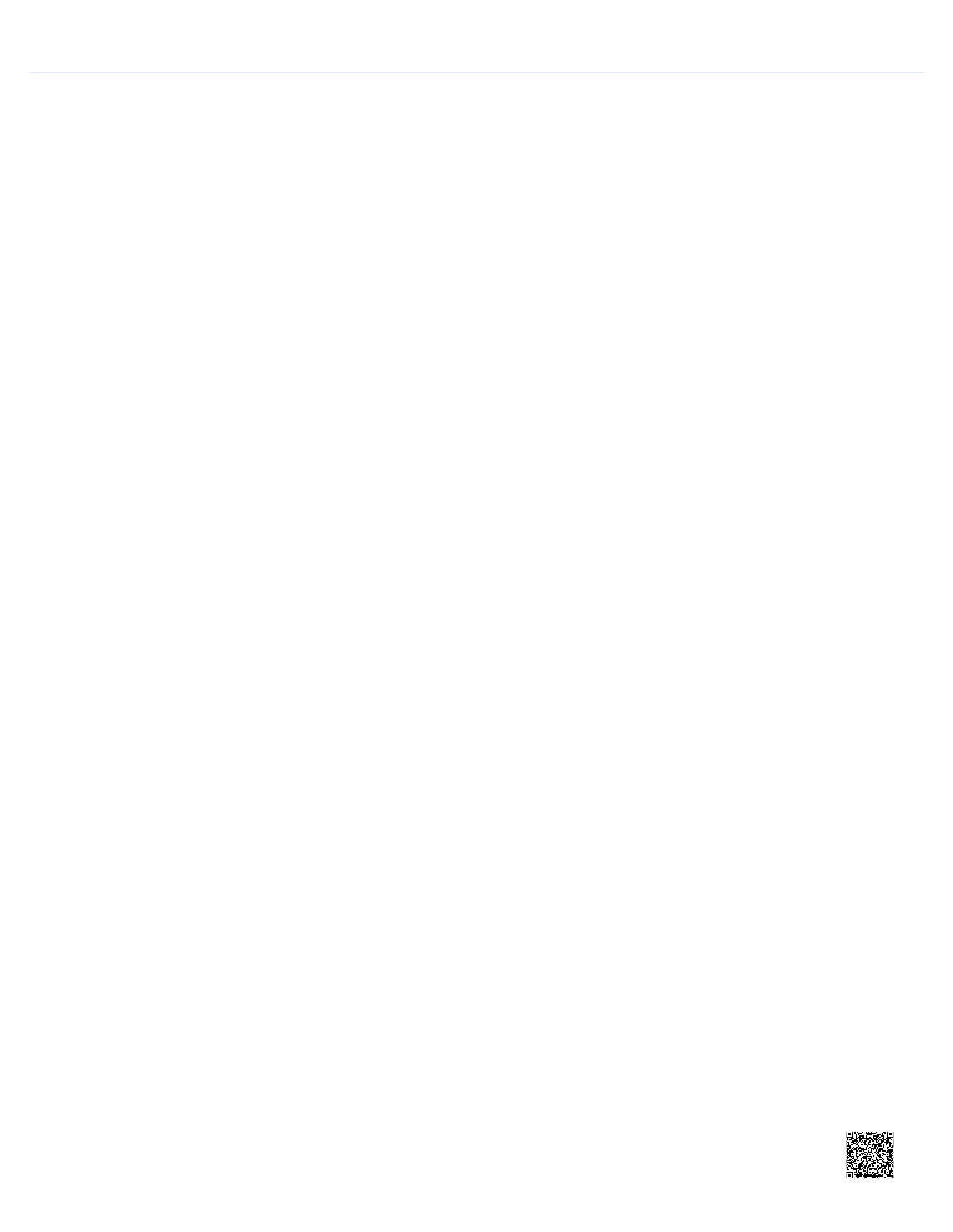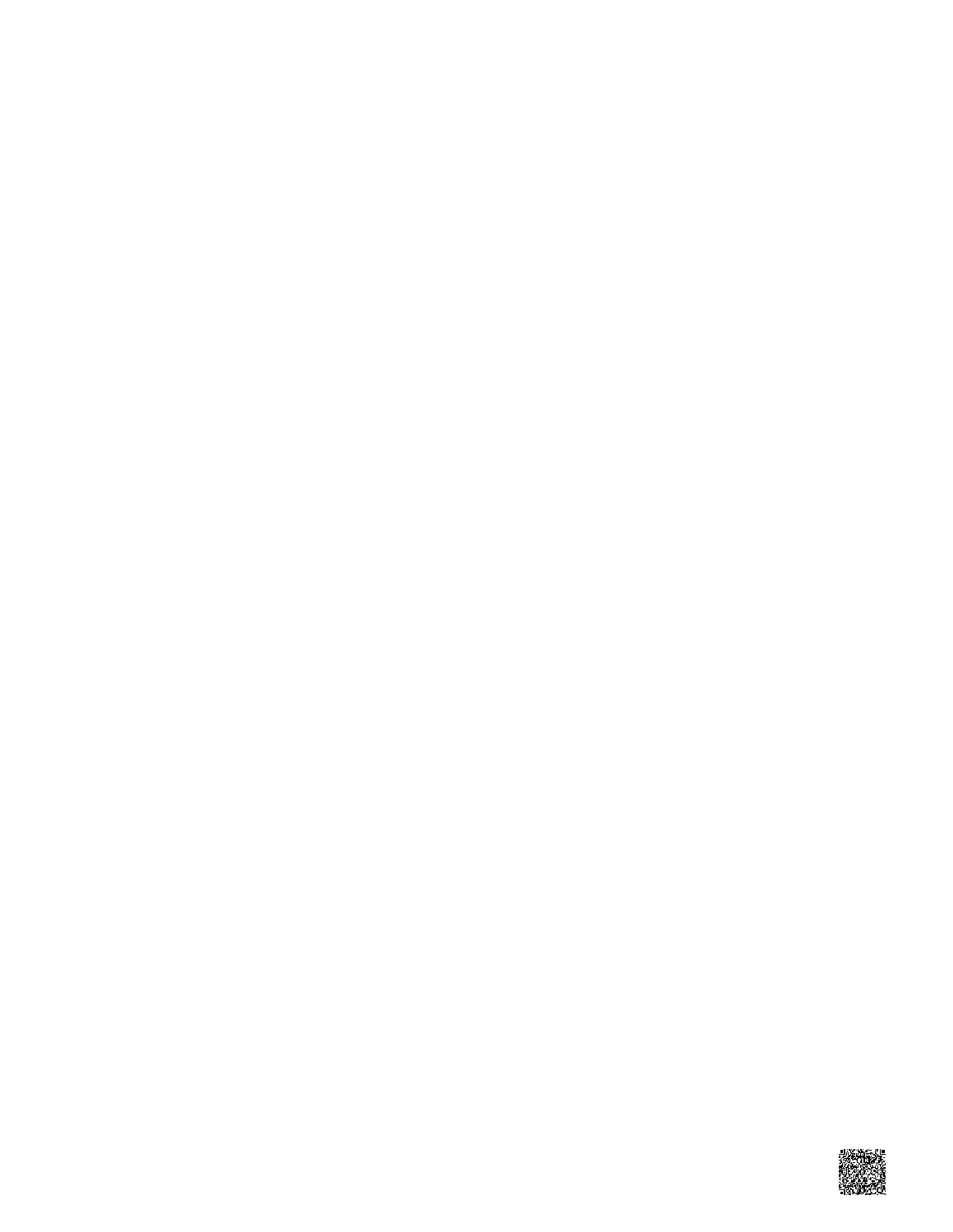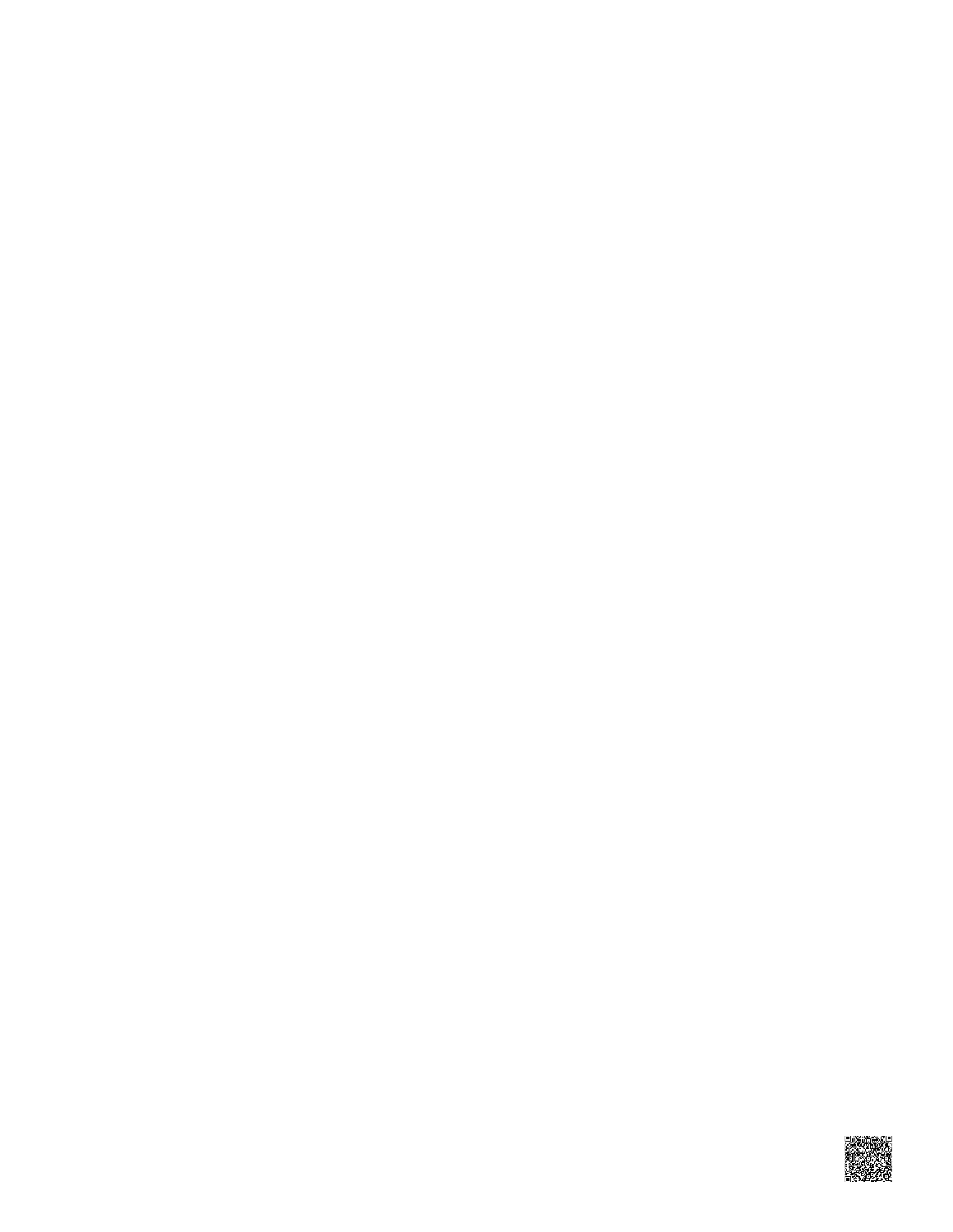